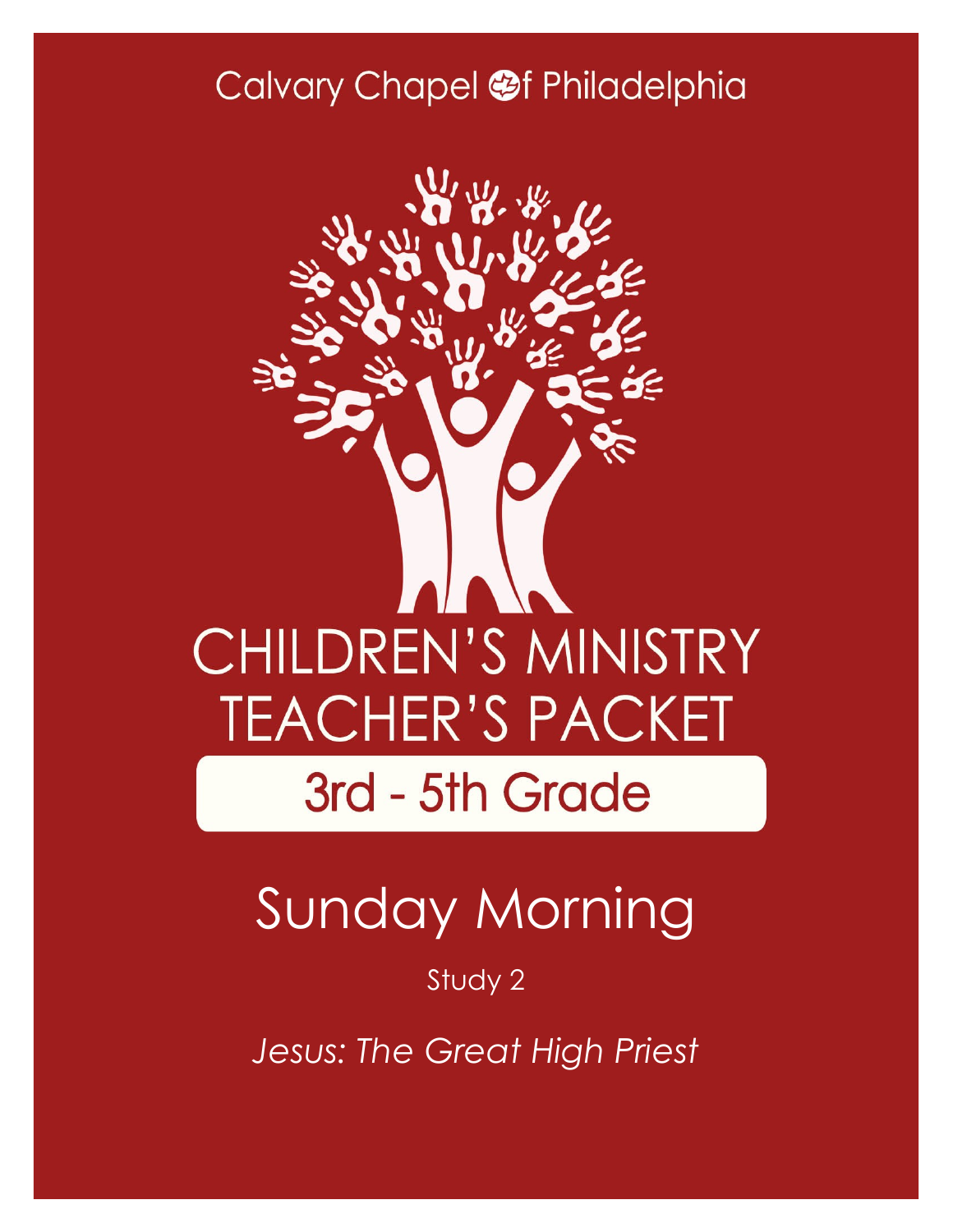### The Great High Priest

The Objective is the key concept for this week's lesson. It should be the main focus of the study.

These are the key verses that you will find helpful in teaching your study this week. The "Main passage" is the basis of the study, where the other verses support the objective of the lesson.

There is a memory verse for the students that relates to every study. If a student can memorize the verse for the following week you may give them a prize from the "reward box" found on your cart.

An introductory activity or question that will settle the class, draw their attention to the study and prepare their hearts for God's Word.

**Objective To explain the significance of Christ being our High Priest, who through His shed blood gives us access to Almighty God.**

#### **Key Verses**

Hebrews 10:1-22—Main Teaching Passage Matthew 27:51 Leviticus 16:2 Habakkuk 1:13 John 1:29

#### **Memory Verse** - Ephesians 2:18

"For through Him we both have access by one Spirit to the Father."

**Hook** Review last week's memory verse, Hebrews 4:15.

Tell the students that you are going to form an exclusive club. In order to become a member of the club, they have to know the "secret handshake." You can invent a handshake yourself, or have a student from the class invent the handshake. When everyone knows the handshake, you can announce that all the students are allowed to join your club.

Tell the students about the Holy of Holies, which was so exclusive that only the High Priest could enter it, and only once a year. Then ask the students, "What happened so that we could be given access to the Holy place of God?" When Christ died, the veil of the temple was torn in two, opening up the house of God for everyone, everywhere.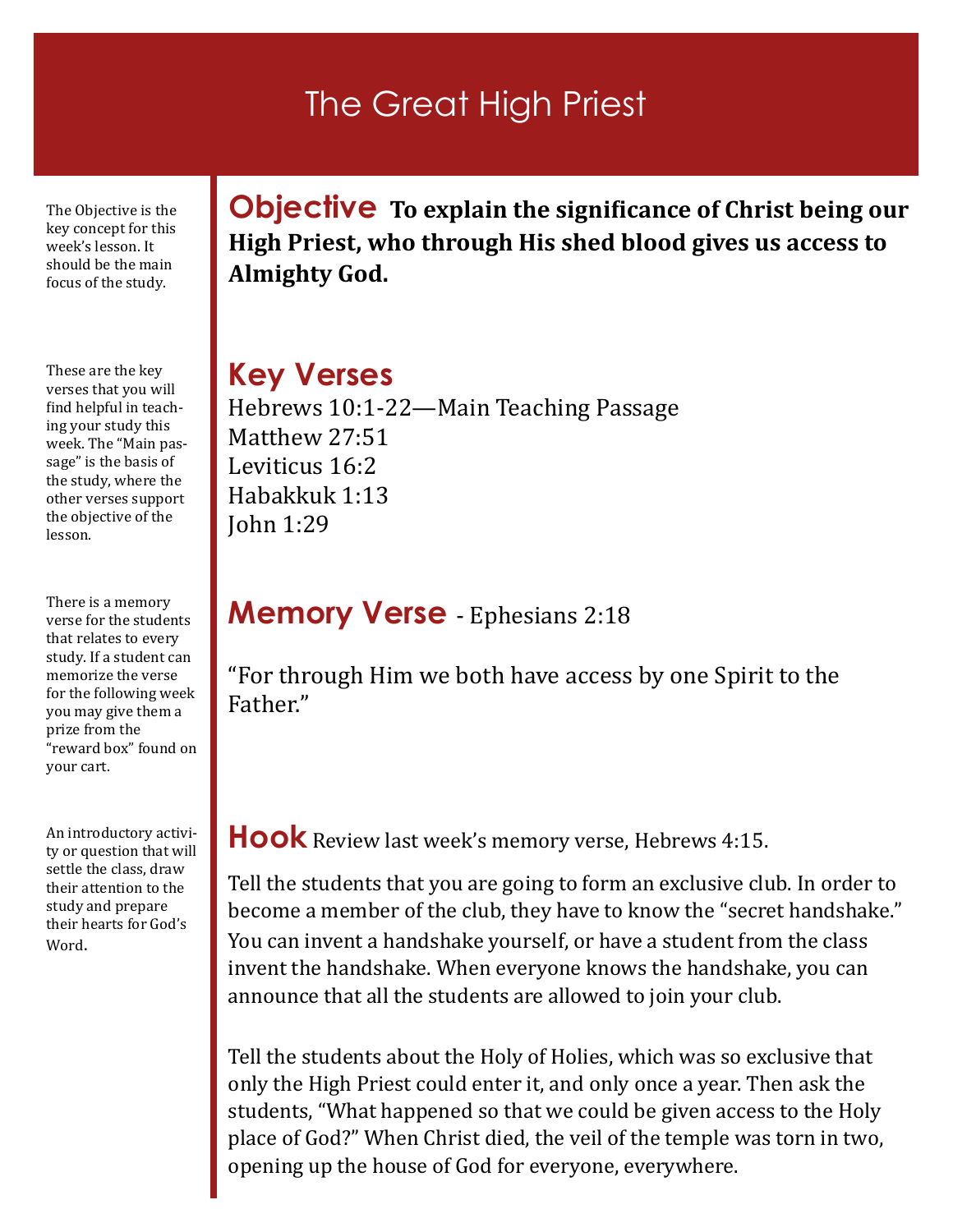What does the Bible say? This is where we will read a passage or series of passages that teach on the subject of the day.

The interpretation/ exegesis of the passage. What does this passage mean? How does this passage apply to my life?

# BOOK

In Hebrews 10, the author is responding to questions regarding the sacrificial system of Moses. He is effectively putting to bed the question, "Why did Moses demand that we sacrifice every year for the forgiveness of sin, yet you say we never need to sacrifice again?" His answer is that God desires obedience, not sacrifice, and therefore sent His Son to become our great High Priest to make one final sacrifice, Himself. Instead of entering into the Holy of Holies and sprinkling the blood of a lamb, Christ tore open the veil and poured His blood out on the ground, giving everyone access to the Father forever.

For the believer this is especially beautiful, for as it says in Hebrews 10:19, we can now have boldness to enter into God's presence and we can draw near with a true heart in full assurance of faith. God cannot bear the presence of sin, but because of what Christ did, we are clothed in His righteousness (Isaiah 61:10), and therefore have no need to fear God. Instead, we are adopted as sons and heirs of the Kingdom. Christ made the once-for-all, final sacrifice (Hebrews 10:12-14) so that we could walk forever with our God.

LOOK

The room known as the Holy of Holies was the innermost and most sacred area of the ancient tabernacle of Moses and temple of Jerusalem. The Holy of Holies was constructed as a perfect cube. It contained only the Ark of the Covenant, the symbol of Israel's special relationship with God. The Holy of Holies was accessible only to the Israelite high priest. Once a year, on Yom Kippur (the Day of Atonement), the high priest was permitted to enter the small, windowless enclosure to burn incense and sprinkle the blood of a sacrificial animal on the mercy seat of the Ark. By doing so, the high priest atoned for his own sins and those of the people. The Holy of Holies was separated from the rest of the tabernacle/temple by the veil, a huge, heavy drape made of fine linen and blue, purple, and scarlet yarn and embroidered with gold cherubim.

God said that He would appear in the Holy of Holies (Leviticus 16:2); hence, the need for the veil. There exists a barrier between man and God. The holiness of God could not be accessed by anyone but the high priest, and then only once a year. God's "eyes are too pure to look on evil" (Habakkuk 1:13), and He cannot tolerate sin. The veil and the elaborate rituals undertaken by the priest were a reminder that man could not carelessly or irreverently enter God's awesome presence. Before the high priest entered the Holy of Holies on the Day of Atonement, he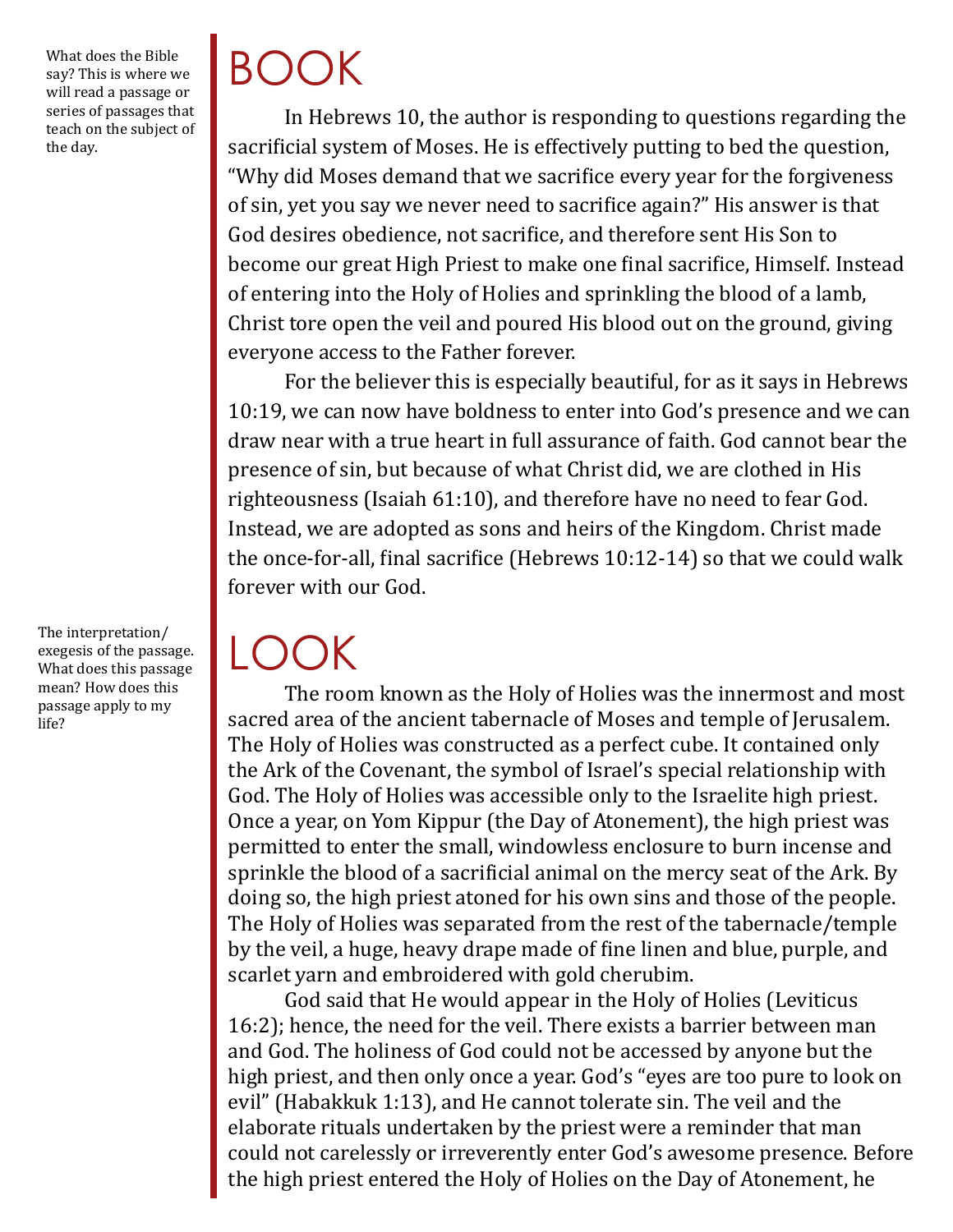## LOOK (Continued)

had to wash himself, put on special clothing, bring burning incense to let the smoke cover his eyes from a direct view of God, and bring sacrificial blood with him to make atonement for sins (Exodus 28; Hebrews 9:7).

The significance of the Holy of Holies to Christians is found in the events surrounding the crucifixion of Christ. When Jesus died, an amazing thing happened: "When Jesus had cried out again in a loud voice, he gave up his spirit. At that moment the curtain of the temple was torn in two from top to bottom" (Matthew 27:50-51a). The veil was not torn in half by any man. It was a supernatural event done by the power of God to make a very specific point: because of the death of Christ on the cross, man was no longer separated from God. The Old Testament temple system was made obsolete as the New Covenant was ratified. No longer would we have to depend on priests to perform once-a-year sacrifices on our behalf. Christ's body was "torn" on the cross, just as the veil was torn in the temple, and now we have access to God through Jesus: "we have confidence to enter the Most Holy Place by the blood of Jesus, by a new and living way opened for us through the curtain, that is, his body" (Hebrews 10:19-20).

The once-for-all-time sacrifice of Christ did away with the necessity of yearly sacrifices, which could never take away sins (Hebrews 10:11). Those sacrifices were merely a foreshadowing of the perfect sacrifice to come, that of the holy Lamb of God, slain for the sins of the world (John 1:29). The Holy of Holies, the very presence of God, is now open to all who come to Christ in faith. Where, before, there was an imposing barrier guarded by cherubim, God has opened a way by the shed blood of His Son.

### TOOK

As a class memorize Ephesians 2:18

Ask the class, "Why is it important that we have access to God? What did Christ do so that we can always be with our Heavenly Father?"

**Pray:** Thank God that He has granted us the right to be with Him always. Praise Him for the final sacrifice of Jesus. Ask for help in living out a life of obedience before Him.

**Family Activity:** As a family, study through and discuss the crucifixion account in Matthew 27.

What is my response to this passage of Scripture? How should my life change according to what this passage teaches me? What are the practical things I can do throughout the week to make this true in my life?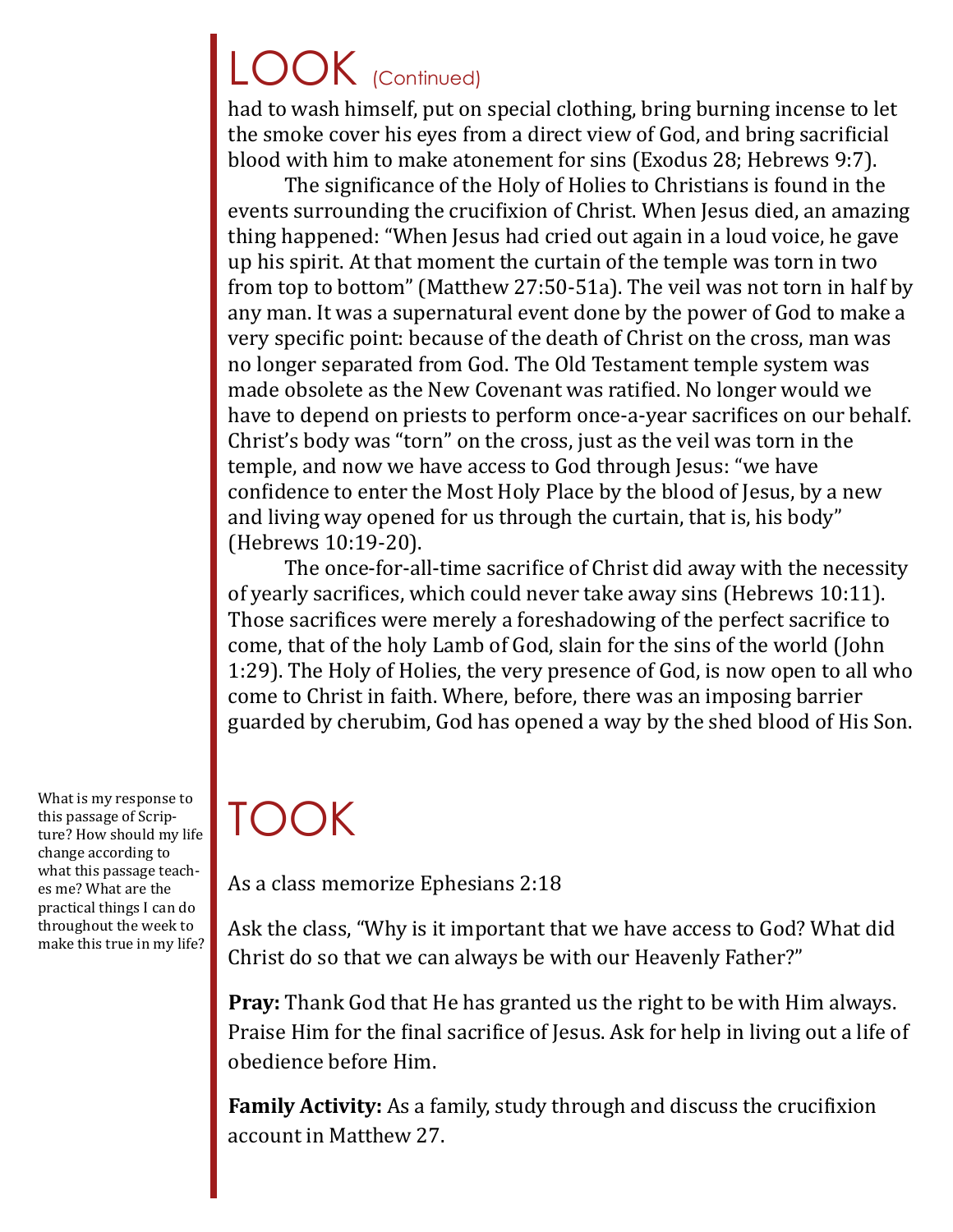## FURTHER STUDY

#### **Commentary on Hebrews 10 by David Guzik**

#### *Hebrews 10 - Holding Fast With a Perfect Sacrifice*

A. The once for all sacrifice of Jesus.

1. (1-4) Sacrifice under the Old Covenant could not truly take away sin.

For the law, having a shadow of the good things to come, *and* not the very image of the things, can never with these same sacrifices, which they offer continually year by year, make those who approach perfect. For then would they not have ceased to be offered? For the worshipers, once purified, would have had no more consciousness of sins. But in those *sacrifices there is* a reminder of sins every year. For *it is* not possible that the blood of bulls and goats could take away sins.

a. **Having a shadow of the good things to come**: The idea that the Old Covenant (**the law**) is a mere **shadow** of the substance that is the New Covenant is also communicated in Colossians 2:17 and Hebrews 8:5. **Shadow** means that the law communicated the outline and the figure of the fulfillment in Jesus, but was **not the very image of the things**.

i. **Shadow** isn't a bad thing. Sometimes a **shadow** can tell you a lot. But the **shadow** is not the substance. The Old Covenant and its law were not themselves bad or evil, they are only *incomplete* and *insufficient* to bring total cleansing from sin, and to save. The **shadow . . . can never . . . make those who approach perfect**.

ii. Newell notes that here the law is called a **shadow** and **not the very image of the things** - it is *not* an *eikon*. "An image, or *eikon*, like a good statue or a photograph, reveals features and facts accurately. This a shadow cannot do. . . . Now **The Law** had *only shadows." (Newell)*

iii. "For example, you need a load of wood: you go to the wood man, and he takes you to a large oak tree in the far corner of the lot. Pointing to the long shadow it casts, he offers to sell you this *shadow*. Will you take it? Now, if God says that in the Law there was a *shadow*, not even the very image of the things - and of course, not the things themselves, why will you hold to the shadow?" (Newell)

iv. "In effect he is saying: 'Without Christ you cannot get beyond the shadows of God.' " (Barclay)

b. **Would they not have ceased to be offered?** The writer to the Hebrews repeats a familiar argument: the *repetition* of sacrifice shows its inherent *weakness*. If animal sacrifice had "fixed" the sin problem, then they could **have ceased to be offered**.

i. **For the worshipers, once purified, would have had no more consciousness of sins. But in those sacrifices there is a reminder of sins every year**: Every repeated sacrifice was a **reminder of sins**. It brought the **consciousness of sins** to the people again and again. But the work of Jesus on the cross *takes away sin*!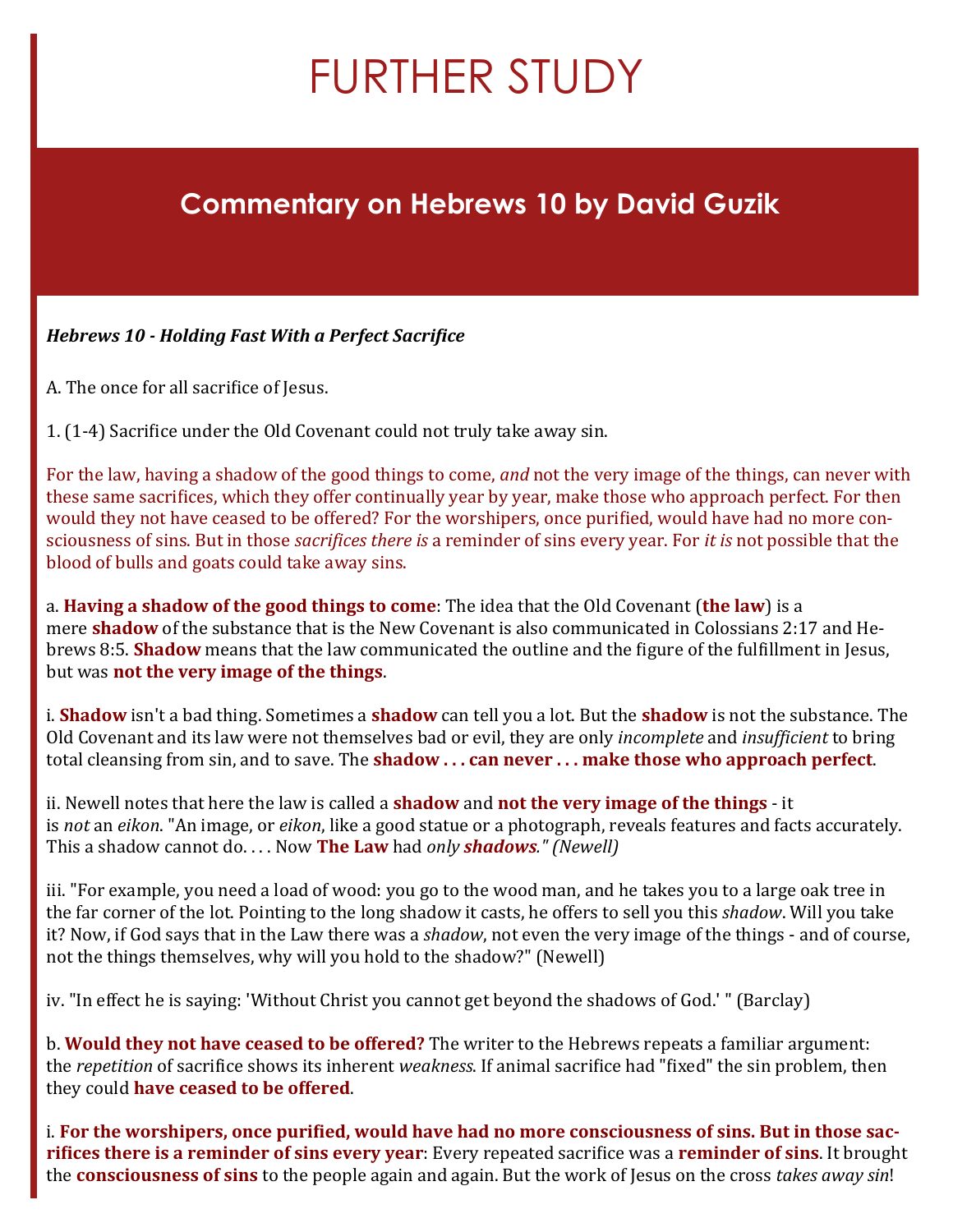c. **For it is not possible that the blood of bulls and goats could take away sins**: Animal sacrifice under the Old Covenant could *cover* sin. The Hebrew word for *atonement* is*kophar*, which literally means, "to cover." But animal sacrifice could never **take away sins**. Only Jesus, the Perfect Sacrifice of the New Covenant, takes sins **away**.

2. (5-10) A prophetic foundation for Jesus' perfect sacrifice under the New Covenant.

Therefore, when He came into the world, He said: "Sacrifice and offering You did not desire, but a body You have prepared for Me. In burnt offerings and *sacrifices* for sin You had no pleasure. Then I said, 'Behold, I have come; in the volume of the book it is written of Me; to do Your will, O God.' " Previously saying, "Sacrifice and offering, burnt offerings, and *offerings* for sin You did not desire, nor had pleasure *in them"* (which are offered according to the law), then He said, "Behold, I have come to do Your will, O God." He takes away the first that He may establish the second. By that will we have been sanctified through the offering of the body of Jesus Christ once *for all.*

a. **He said**: This quotation is taken from the Septuagint version of Psalm 40:6-8 (the Septuagint is the ancient Greek translation of the Old Testament that was the most commonly used Bible in the first century). It shows that prophetically Jesus declared the insufficient character of Old Covenant sacrifice and declared His willingness to offer a perfect sacrifice under the New Covenant.

i. **Sacrifice and offering You did not desire**: More animal sacrifices, made under the law, would not please God.

ii. **But a body You have prepared for Me**: Instead, what pleased God could only come through Jesus, the incarnate Son of God.

iii. **Behold, I have come . . . to do Your will, O God**: Jesus' submission to God's the Father's will had its ultimate fulfillment in His obedience to the cross. This desire to do God's will was shown in the Garden of Gethsemane (Luke 22:39-44).

b. **Behold, I have come to do Your will, O God**: The sacrifice of Jesus was determined before the foundation of the world (1 Peter 1:20; Revelation 13:8). But it was still an act of His will to submit to the cross at the appointed time and **by that will we have been sanctified through the offering of the body of Jesus Christ**.

i. Our sanctification - our being set apart to God - is founded on the **will** of Jesus, not our own will. It is founded on the **offering** of Jesus, not on our own offering or sacrifices for God.

c. **Once for all**: These are the important words of this passage, and the writer to the Hebrews repeats the theme over and over again: **once for all**.

3. (11-18) The finished work of Jesus Christ.

And every priest stands ministering daily and offering repeatedly the same sacrifices, which can never take away sins. But this Man, after He had offered one sacrifice for sins forever, sat down at the right hand of God, from that time waiting till His enemies are made His footstool. For by one offering He has perfected forever those who are being sanctified. But the Holy Spirit also witnesses to us; for after He had said before, "This *is* the covenant that I will make with them after those days, says the LORD: I will put My laws into their hearts, and in their minds I will write them," *then He adds,* "Their sins and their lawless deeds I will remember no more." Now where there is remission of these, *there is* no longer an offering for sin.

a. **Every priest stands ministering daily**: The priests had to *stand* continually in their work. Their work con-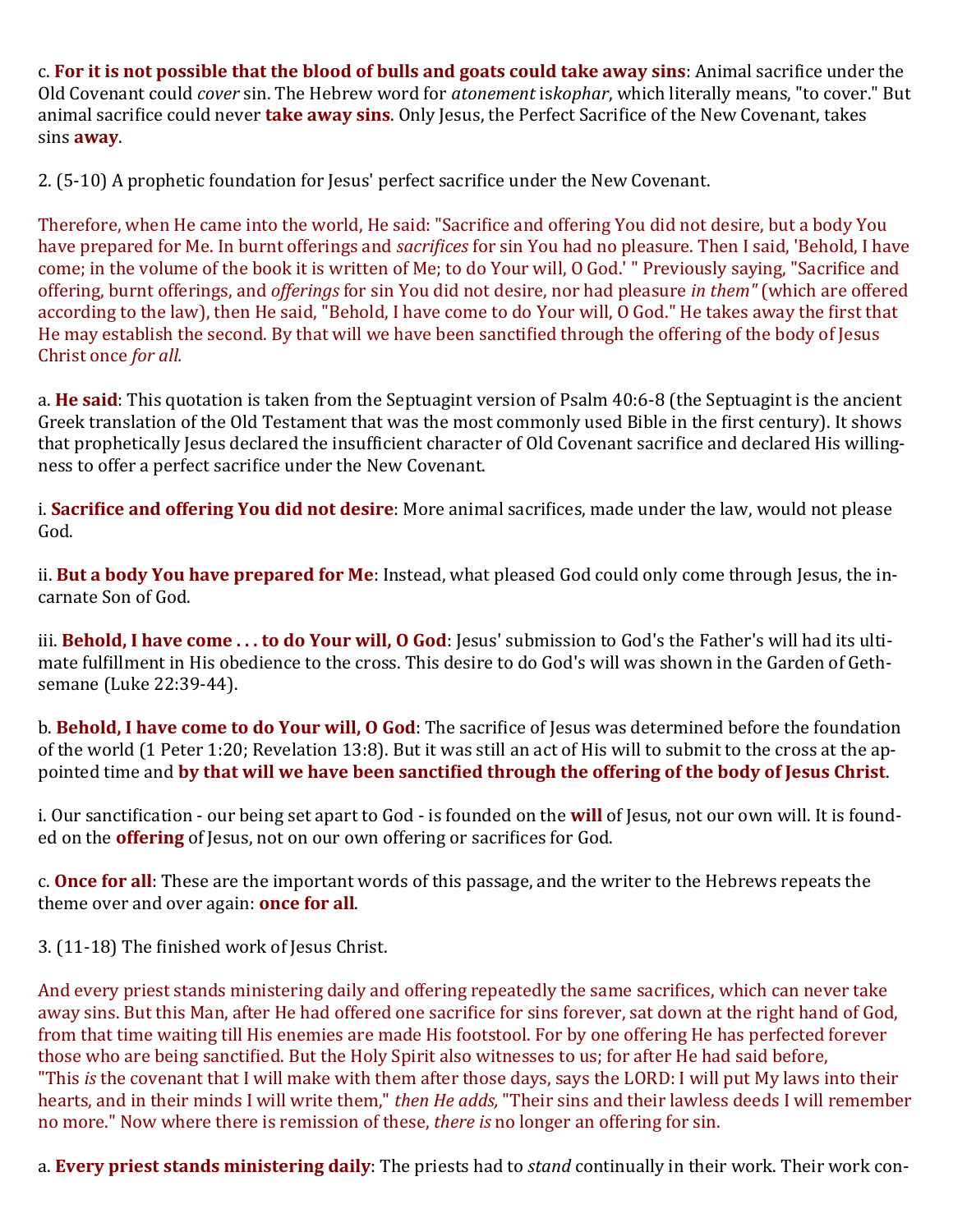tinued **daily** and sacrifices had to be **repeatedly** offered. The priests could never sit down! But Jesus **sat down at the right hand of God**, having finished His work of sacrificing for sin.

i. The seated posture of Jesus is important. It shows that His work is finished. He doesn't need to stand **ministering daily and offering repeatedly the same sacrifices** as priests under the Old Covenant had to do. Jesus still ministers in heaven - He has a ministry of intercession for His people. But that ministry flows from His completed work, so He can adopt a posture of *rest* - He **sat down at the right hand of God**.

ii. Spurgeon pointed out that the comma can be placed differently in the sentence, **after He had offered one sacrifice for sins forever, sat down at the right hand of God**. It is possible to translate, **after He had offered one sacrifice for sins, forever sat down at the right hand of God**. Either one is permitted and either one is correct, though the common translation is probably preferred.

b. **He has perfected forever those who are being sanctified**: This makes it plain that the work of Jesus is effective only for **those who are being sanctified**. The work of Jesus is*capable* of saving every human being, but it is only *effective* in saving **those who are being sanctified** (set apart to God).

i. "What a glorious word! Those for whom Christ has died were perfected by his death. It does not mean that he made them perfect in characters so that they are no longer sinners, but that he made those for whom he died perfectly free from the guilt of sin. When Christ took their sins upon himself, sin remained no longer upon them, for it could not be in two places at one and the same time." (Spurgeon)

c. **The Holy Spirit also witnesses to us . . . says the LORD**: In this passage, the writer to the Hebrews clearly shows that the **Holy Spirit** is **the LORD**, *Yahweh* of the Old Testament. When the **Holy Spirit** speaks, the **LORD** speaks.

d. **This is the covenant**: In the passage quoted from Jeremiah, the writer to the Hebrews makes note of the promises of the new **covenant**, instituted by the Messiah.

i. **I will make with them after those days**: The new covenant is *new*. It comes **after those days**.

ii. **I will put My laws into their hearts**: The new covenant has to do with an *inner transformation*. God changes the heart of man and writes His law **into their hearts**.

iii. **Their sins and their lawless deeds I will remember no more**: The new covenant offers *complete forgiveness*. The forgiveness is so complete that God can say that He doesn't even **remember** our sins in light of the new covenant!

iv. The Christian must endeavor to do with their sin exactly what God has done: forget about it. As well, this reminds us that the believer is *in no way* on probation. Before God, past sin has no bearing on God's present dealing.

e. **Now where there is remission of these, there is no longer an offering for sin**: Where sins are really forgiven and forgotten (**remission of these**), there no longer must be an offering for sin.

i. "In the words, **No more offering for sin**, we reach the conclusion of the doctrinal part of this great epistle to the **Hebrews**." (Newell) What follows after is mainly *exhortation*.

ii. "The Christ who died on Calvary's cross, will not have to die again for my new sins, or to offer a fresh atonement for any transgressions that I may yet commit. No; but, once for all, gathering up the whole mass of his people's sins into one colossal burden, he took it upon his shoulders, and flung the whole of it into the sepulcher wherein once he slept, and there it is buried, never to be raised again to bear witness against the re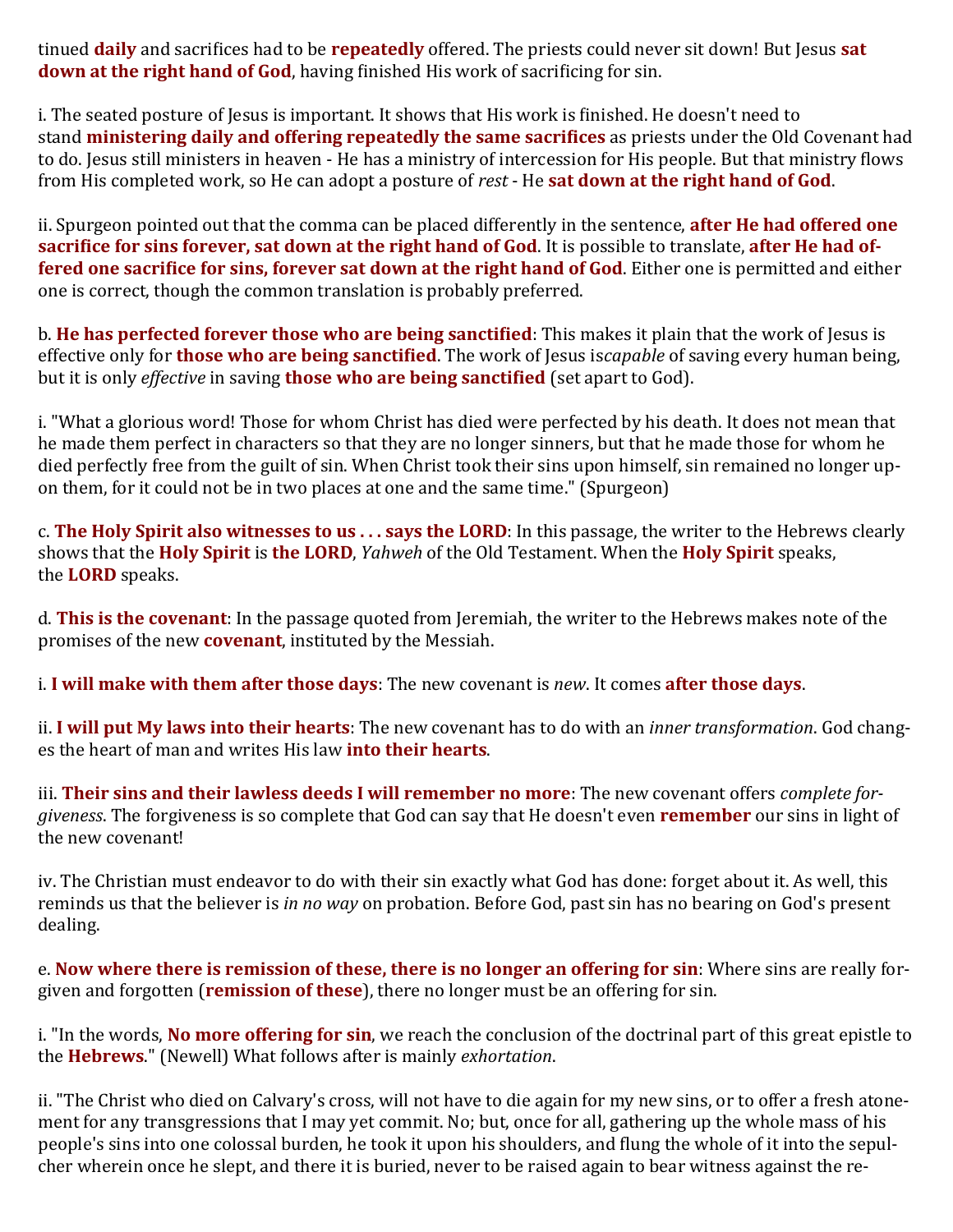deemed any more for ever." (Spurgeon)

iii. The work of Jesus for atonement is *finished*. If it is not enough for us, then nothing will be. "God has set forth Christ for you as guilty sinners to rest on; and if that is not enough for you, what more would you have? Christ has offered himself, and died and suffered in our stead, and gone into his glory; and, if you cannot depend upon him, what more would you have him do? Shall he come and die again? You have rejected him once; you would reject him though he died twice." (Spurgeon)

B. Encouraging the discouraged in light of Jesus' perfect sacrifice.

1. (19-22) Knowing Jesus has opened the way, let us draw near to God.

Therefore, brethren, having boldness to enter the Holiest by the blood of Jesus, by a new and living way which He consecrated for us, through the veil, that is, His flesh, and*having* a High Priest over the house of God, let us draw near with a true heart in full assurance of faith, having our hearts sprinkled from an evil conscience and our bodies washed with pure water.

a. **Having boldness**: Access is given to us for a bold approach to God. The point is simple: we must take advantage of this access, and take it with **boldness**. On the Day of Atonement, the high priest entered the holiest place of all with fear and trembling, but we can **enter the Holiest** with **boldness**.

i. We can have **boldness** because we **enter the Holiest by the blood of Jesus**. If we entered as the Old Testament high priest did, with the blood of animals, we wouldn't have**boldness**. But with the **blood of Jesus** providing **a new and living way which He consecrated for us**, we really can come into the presence of God with **boldness**.

ii. This **boldness** is a complete contrast to the way the High Priest entered the Holy Place under the Old Covenant. "He went with fear and trembling, because, if he had neglected the smallest item prescribed by the law, he could expect nothing but death. Genuine believers can come even to the throne of God with confidence, as they carry into the Divine presence the infinitely meritorious blood of the great atonement; and, being justified through that blood, they have a right to all the blessings of the eternal kingdom." (Clarke)

b. **A new and living way**: This means that the sacrifice of Jesus is *always fresh* in the mind of God. Though it happened centuries ago it is not "stale." It means that a **living** Jesus ushers us into the presence of God.

i. Newell on **a new and living way**: "It is eternally as if *just now* He had borne our sins in His own body on the Tree, as if *just now* He had said, 'It is finished,' and the soldier had pierced His side and there had come forth blood and water. He is evermore **freshly-slain**."

ii. "This is evidently an allusion to the blood of the victim *newly shed*, *uncoagulated*, and consequently proper to be use for *sprinkling*. The blood of the Jewish victims was fit for sacrificial purposes only so long as it was *warm and fluid*." (Clarke)

iii. It is a **living way**. Under the Old Covenant, the High Priest had access because of the blood of a dead animal. Now under the New Covenant we have access because of the perfect sacrifice of the sinless Son of God, and it is as if the living, resurrected Jesus ushers us into the throne room of God.

c. **Through the veil**: The **veil** separated **the Holiest** from the holy place. To enter into **the Holiest**, you had to pass **through the veil**. But this veil separating man from God's intimate presence is forever open, being torn into two from top to bottom (Matthew 27:51).

i. **That is, His flesh**: The writer to the Hebrews makes an analogy between the veil that stood between God